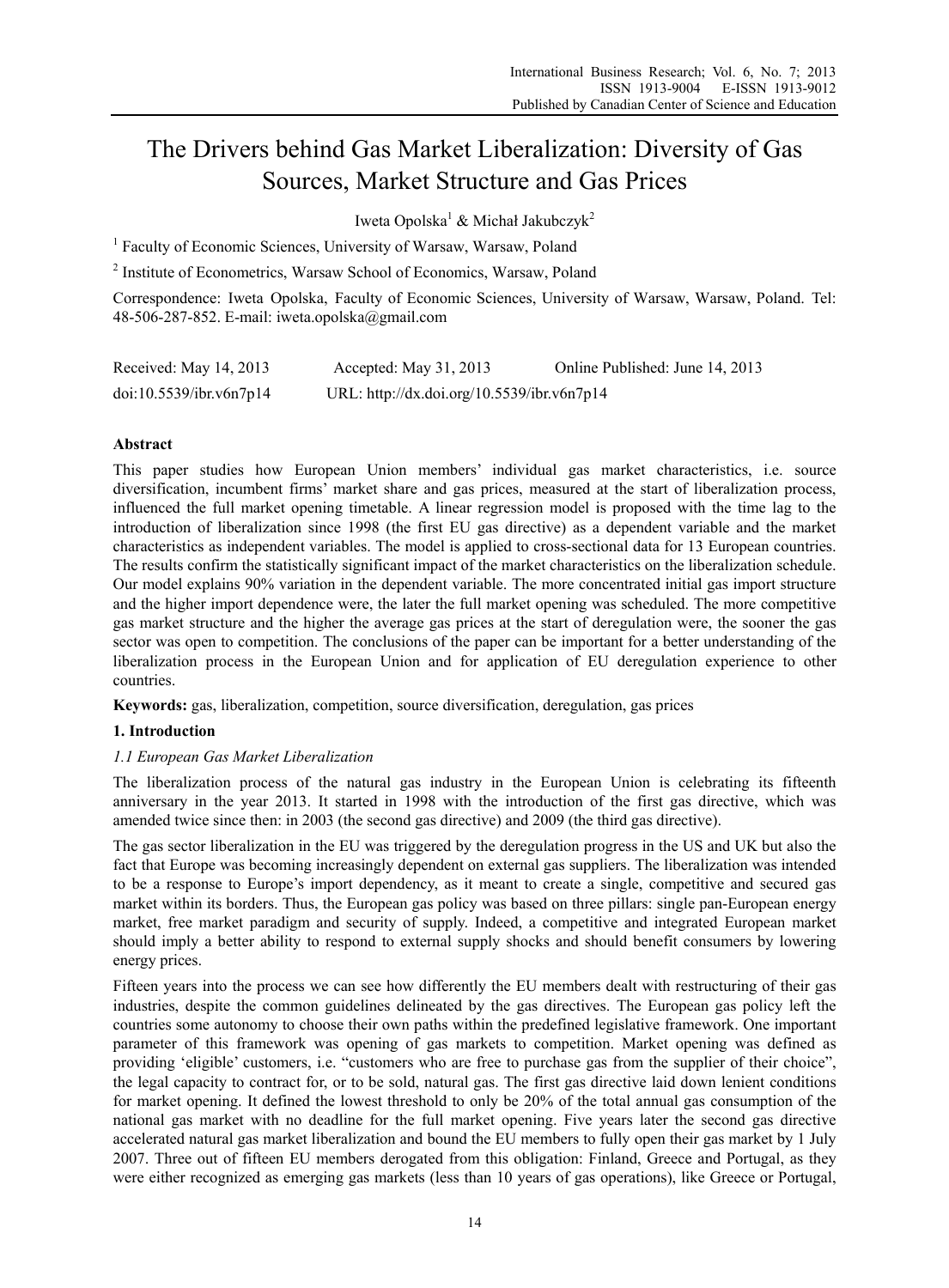or too isolated from the rest of the European market (Finland).

Within the 10 year time that the member states were granted to fully open gas markets, there were some primus inter pares (Germany, United Kingdom) that pioneered in fostering liberalization since 1998 and thelaggards profiting from derogations. What was the reason behind the different advancement of gas market liberalization among the EU members? What differentiated the countries and caused some to be reluctant to changes while others inclined to make them as soon as possible? This article attempts to answer the questions.

### *1.2 Literature Review*

The literature on energy sector liberalization is vast but leaves the above-mentioned questions open. Most researchers explore the impact of liberalization either on gas prices, e.g. Slaba, Gapko and Klimesova (2013), Kratena (2004, 2011), Brau, Doronzo, Fiorio and Florio (2010), or on security of supply, like Joskow (2005), Wright (2005), von Hirschhausen (2008), Pollitt (2008).Others provide case studies of a single country's liberalization process, e.g. Stern (1997) in Great Britain, García (2006) in Spain, Cetin and Oguz (2007) in Turkey, Słupik (2012) in Poland.

Some of the authors stress the influence of country's individual characteristics on the liberalization method and outcome. Slaba, Gapko and Klimesova (2013) point out that individual country's import dependency, initial market structure, legal and institutional conditions determine results of the liberalization process. A starting point of the Cetin's and Oguz's (2007) analysis of the Turkish gas market reform is the observation that source diversity with a higher number of suppliers is a crucial part of competition in the natural gas market. They also suggest that Turkey's dependency on Russia for natural gas can trigger an energy crisis, which in turn brings conflicts between the government and the regulatory authority on policy issues. It increases the costs of the transition to a competitive market. Joskow (2005) formulates a base question for future research: what changes in industry structure and regulatory mechanisms are needed to facilitate the introduction of competition into one or more segments of regulated industries.

Hiroaki (2009) finds a relationship between electricity prices and government's willingness to adopt liberalization models: higher energy prices are one of the driving forces for governments to adopt deregulation. However, liberalization in the power sector does not necessarily reduce electricity prices. In fact, contrary to expectations, there is a tendency for the price to rise in every market modeled.

The research by Hiroaki (2009) has not been extended to the natural gas market so far. Nor have the contributing factors for government's enthusiasm for gas market opening been examined. This paper is an attempt to fill the gap by focusing on the conditions that influenced the EU members' timetable for a gas market opening. We seek to prove that the countries with a more diversified gas portfolio, higher gas prices and a less concentrated market structure at the start of the liberalization tend to introduce deregulation sooner. A positive verification of this hypothesis could help to better understand why some energy policies are doomed to be less successful if not enough emphasis is put on key market characteristics.

## **2. Method**

This section describes the basic ingredients of a statistical model that we develop to analyze the influence of initial gas market characteristics on the liberalization progress.

We perform a regression analysis with three independent variables to assess the relationship:

$$
Liber\_lag_i = \beta_0 + \beta_1 \times HHI\_adj\_98_i + \beta_2 \times Incumb\_share98_i + \beta_3 \times Price\_ave_i + \varepsilon_i
$$
 (1)

Where *i* is an index denoting a given country, *Liber\_lag<sub>i</sub>* is the number of years it took to open the gas market since 1998,  $HHI_adj_98_i$  is Herfindahl–Hirschman Index for gas import structure in the year 1998, adjusted for domestic gas production, *Incumb share*98<sub>i</sub> is incumbent firm's market share in the wholesale gas market in the year 1998, Price\_ave<sub>i</sub> is anaverage gas price for domestic and industrial clients in EUR per GJ in the years 1998-1999 and  $\varepsilon_i$  is the error-term. This particular specification was statistically verified to be proper (the results follow), and no alternative models/variable transformations are needed.

#### *2.1 Variables*

## 2.1.1 Gas Market Opening Time Lag (*Liber\_lag<sub>i</sub>*)

The dependent variable denotes the time difference between the year 1998 and the first year of gas market full opening. It can be interpreted as a proxy of government's attitude towards liberalization, as the choice of the final date for gas market opening was subject to individual jurisdiction. The longer is the time till gas market opening the more time the government takes to introduce competition to the gas sector. However, the European Commission imposed the deadline for the gas market opening to be on 1 July 2007. A member could apply for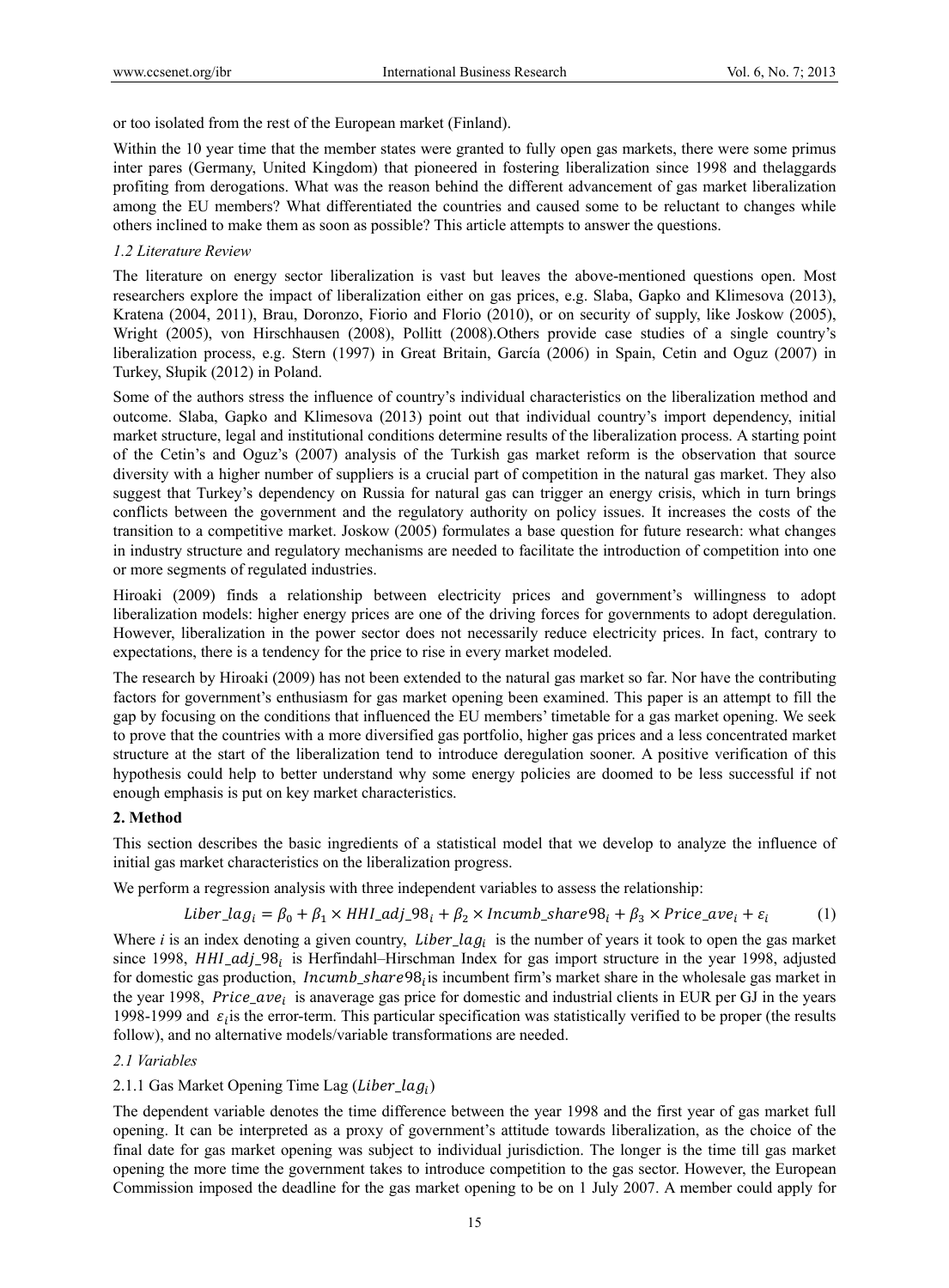derogation if certain conditions, e.g. market isolation or maturity, were satisfied. In case of Finland the derogation period was extended with no exact deadline specified. As long as Finland only has one main supplier of natural gas and is not connected to the European gas network, it is not bound by the EU gas law. Since the gas market opening time lag has been undefined, the data on Finland's Liber\_lag<sub>i</sub> is windsorized (model 1) or dropped (model 2).

## 2.1.2 Gas Sourcing Structure ( $HHI$  adj  $98_i$ )

Herfindahl–Hirschman Index is used as an indicator of the concentration of country's gas import structure. It is calculated as a sum of squared exporter countries' share in the importer's gas portfolio, regardless of the transportation means used. For example, Spain imports gas from Algeria both via a pipeline system and a LNG terminal, and Algeria's share in Spain's gas import portfolio is a sum of pipeline and LNG volumes divided by total Spain's import volume. The gas import portfolio is based on country-to-country trades, not on contracting party information. Both approaches, however, should render coherent results, as top gas suppliers to Europe are single representatives of their countries.

To account for the fact that own gas production decreases import dependency and increases flexibility in devising country's energy policy, the HHI has been adjusted as follows:

$$
HHLadj_98_i = HHL_98_i \times (100\% - gas\_production_98_i)
$$
 (2)

Where gas\_production\_98; is domestic gas production's share in the total consumption in 1998.

We expect the relationship between the HHI and the dependent variable to be positive. The stronger dependence on a single gas supplier, the more opportunistic attitude towards restructuring of the gas sector is observed.

### 2.1.3 Incumbent Firm's Share in the Gas Market (Incumb share  $98_i$ )

We calculate the incumbent company's market share in the domestic gas industry in the year 1998 to proxy for the internal market structure at the eve of liberalization. Two segments of the trading on the gas market can be distinguished: wholesale and retail. The wholesale level typically involves buying gas from upstream gas companies (external suppliers or domestic gas producers) and reselling it to retail distributors. The retail market is defined as supplying gas to end consumers. The liberalization process starts from the upper level of the value chain – from the wholesale market.

At the early stage of the market liberalization the incumbent that buys gas from upstream firms is usually engaged in the retail market as well, thus, little or no reselling takes place. Sometimes the retail level of the gas market is dominated by a few regional monopolies and, thus, calculating their market share gives a false impression of competition. Consequently, the *Incumb\_share98<sub>i</sub>* variable represents leading company's market share at the wholesale level.

If there is already some competition in place, even in a dominated industry, the market players and customers are likely to be better equipped for the liberalization process and, therefore, the government may be less resistant to fully open the market.

## 2.1.4 Average Gas Price ( $Price\_ave_i$ )

One of the key impulses for liberalization is a desire to lower gas prices. If gas prices are already relatively low, the motivation weakens and, instead, an anxiety for price convergence that could push domestic gas costs up may take its place.

The gas price variable is averaged for all domestic and industry customers over two years (1998 and 1999) in order to increase available information. If there is a missing value on the year 1998 (Denmark), then the available 1999 data is applied. In case of information availability on both years, the average value is calculated. The averaging does not change the informational content of the variable due to small and correlated price movements between the two years.

The gas price is measured in EUR / ECU per GJ. The currency exchange conversion is executed according to the Eurostat methodology.

## *2.2 Data*

The theoretical model is applied to the cross-sectional data collected for the15 European countries that had already been European Union members when the first gas directive went into force (1998).Two of the countries (Portugal, Greece) have to be excluded from the analysis due to missing data on gas prices. Our final sample consists of 13 countries, i.e. Austria, Belgium, Denmark, Finland, France, Germany, Italy, Ireland, Luxembourg, Netherlands, Spain, Sweden, and United Kingdom. The choice of the European members allows us to analyze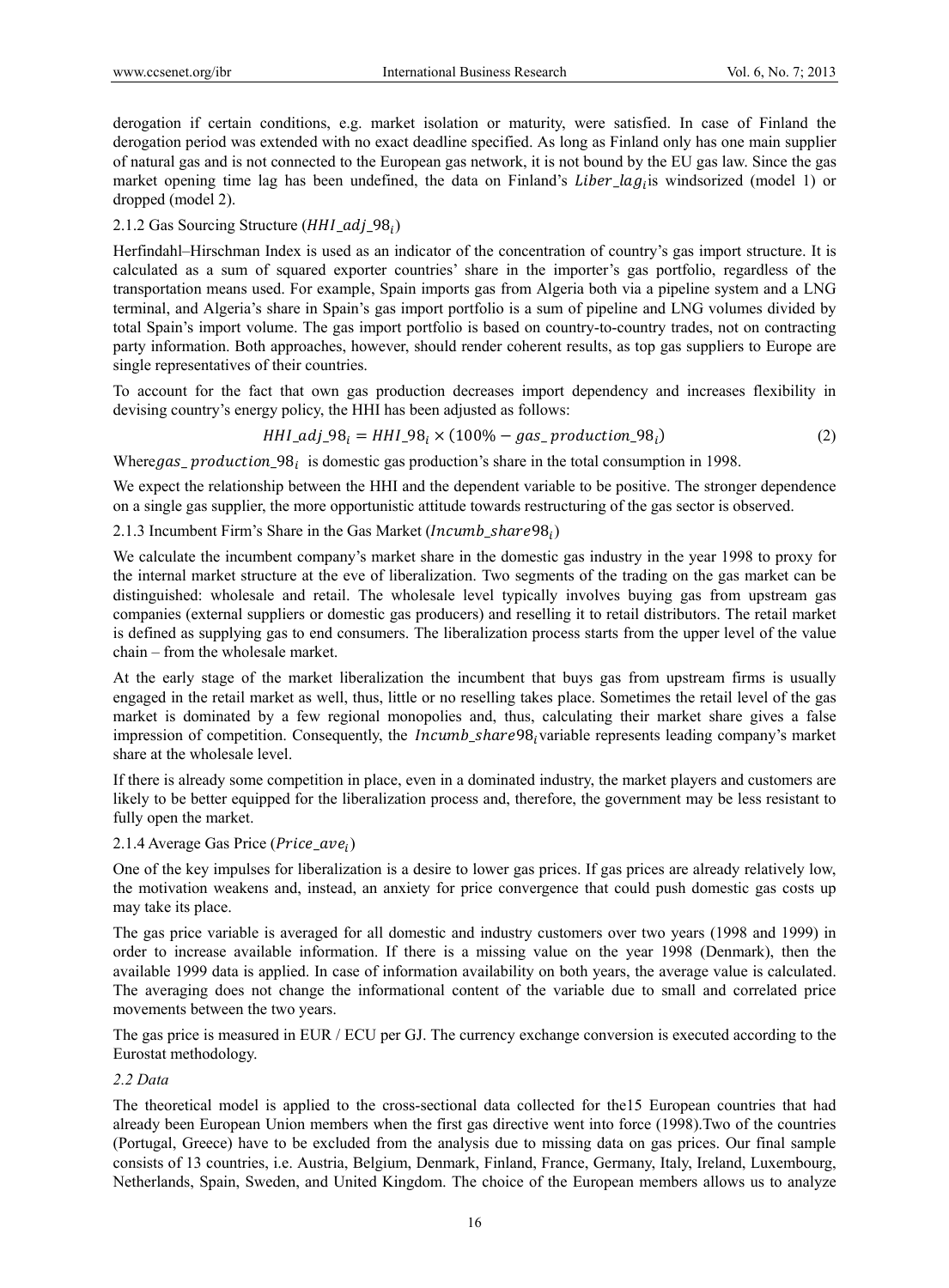cases with diverse market characteristics on one hand, and common policy goals on the other hand. In 1998 all countries, besides United Kingdom, were at the outset of the gas market deregulation. It gives a unique opportunity to study a comparable set of data.

We utilize information provided by national energy regulators papers to assess the time lag between the year 1998 and the first year when the national gas market became fully open. We also use energy regulators' websites and papers, and corporate annual reports to compute incumbent's market share. In some cases it has to be indirectly deducted from a more general description of the market. The information on exporter country's market share in a national gas sourcing portfolio is derived from yearly BP Statistical Reviews of World Energy of 1999, where information on gas trades (on a contractual basis) between countries is provided. Finally, we make a use of Eurostat database to derive average gas prices for the EU countries, presented in Euro / ECU currency per GJ.

The statistical software used in the analysis is IBM SPSS version 21.0.

Table 1 summarizes basic data statistics.

|                 | HHI adj 98 | Incumb share 98 | Price ave | Liber lag |
|-----------------|------------|-----------------|-----------|-----------|
| Mean            | 0.441      | 0.887           | 5.452     | 6.46      |
| Median          | 0.315      | 1.000           | 5.455     | 6.00      |
| Minimum         | 0.000      | 0.250           | 4.500     | 0         |
| Maximum         | 1.000      | 1.000           | 6.300     | 13        |
| Std. Deviation  | 0.373      | 0.219           | 0.606     | 3.76      |
| <b>Skewness</b> | 0.489      | $-2.465$        | $-0.242$  | $-0.37$   |
| Kurtosis        | $-0.987$   | 6.225           | $-1.109$  | $-.067$   |

Table 1. Descriptive statistics of the variables

As shown in Table 1, the HHI adj 98 variable spans a whole range of values between 0 and 1, with a mean of 0.441. At the extreme low there are countries with high domestic gas production like UK, Denmark, and Netherlands. The maximum HHI\_adj\_98 values are observed in the countries with no gas production and single gas supplier, like Finland, Luxembourg and Sweden. The Incumb\_share\_98 statistics indicate the EU gas markets were predominantly of a monopolistic structure, with a mean of 0.887 and half of the countries with monopolies and no own gas sources (HHI equal to 1). In the most liberalized gas market – United Kingdom –the British Gas' share was around 25% in 1998. The Price ave variable resembles normal distribution, with the mean of 5.452 EUR/GJ close to the median of 5.455 EUR/GJ. The lowest average gas prices were observed in Finland, Netherlands and Belgium. On the contrary, Germany and Italy stood out as countries with the most expensive gas. The mean time lag between gas market opening and 1998 year was around 6 years in the sample. Most analyzed EU countries scheduled gas market opening at the deadline year of 2007. Two countries opened their gas markets already in 1998 – UK and Germany. Finland was granted derogation.

#### **3. Results**

The statistical analysis is performed to find the relationships between the time lag in gas market opening since 1998 and three market characteristics, i.e. gas sourcing diversification, wholesale market concentration and average gas prices at the start of the European gas sector liberalization process.

#### *3.1 Correlation Analysis*

The table 2 presents Spearman's correlation matrix. It proves to support the hypothesized relationships between the response and its explanatory variables.

| HHI adj 98 | Incumb share 98 | Price_ave   |  |
|------------|-----------------|-------------|--|
| $0.508*$   | $0.841***$      | $-0.624$ ** |  |
| 0.076      | 0.000           | 0.032       |  |
|            | 0.418           | $-0.089$    |  |
|            | 0.155           | 0.773       |  |
|            |                 | $-0.341$    |  |
|            |                 | 0.254       |  |
|            |                 |             |  |

Table 2. Spearman's correlation matrix

Notes: \* significant at the 0.10 level. \*\* significant at the 0.05 level. \*\*\* significant at the 0.01 level (2-tailed).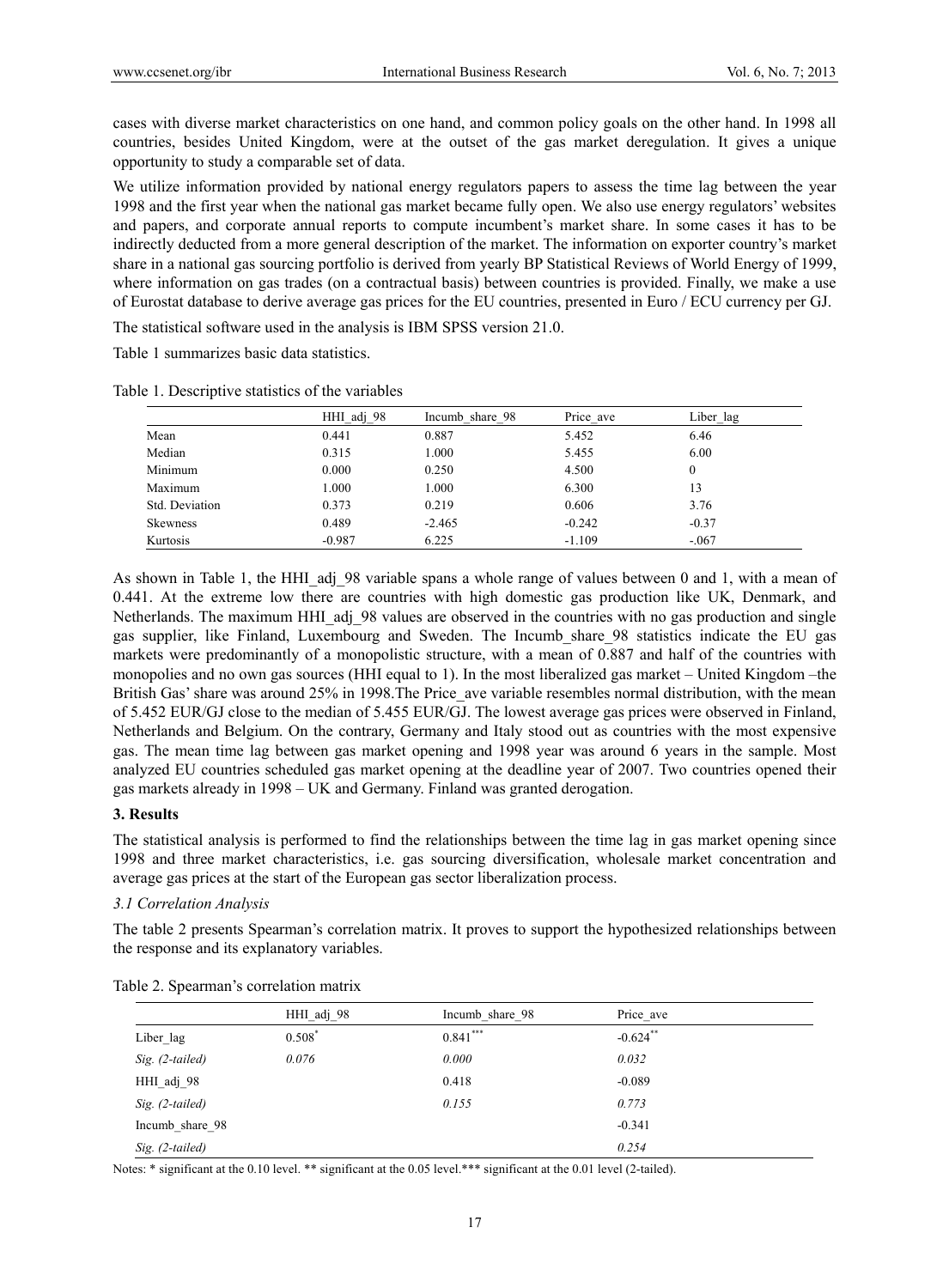As indicated in the table 2, all three independent variables show a statistically significant relationship with the dependent at least at the 10% level. The Spearman's correlation coefficients between the market opening time lag and both the gas sourcing structure and incumbent's market share in 1998 are positive, as expected. The gas prices and the lag exhibit a negative relationship, in line with expectations too.

The correlations among the independent variables are not statistically significant, which suggests that the observatory variables are independent and multicollinearity should not be a problem.

## *3.2 Regression Analysis Results*

The results of the multivariate regression analysis are presented in the tables 3 and 4. As model 1 the analysis outcome including Finland's data is presented. As model 2 the results of regression without Finland are shown.

Table 3. Model results

| Model           | R Square | Adjusted R Square |
|-----------------|----------|-------------------|
| 1 (with FIN)    | 0.897    | 0.862             |
| 2 (without FIN) | 0.874    | 0.827             |

The model is statistically significant in both cases, with p-value (F) of 0.0001 (model 1) and p-value (F) of 0.0006 (model 2). The R square indicates that as much as 89,7% (model 1) or 87,4% (model 2) of the variation of the dependent variable is explained by the variations of the independent variables.

In search for scale effects we also extend the model to include national gas consumption (1998) variable, but its coefficient is not significant (p-value of 0.667) and the R squared of the extended model is hardly changed (0.899 vs. 0.897).

| Model 1         | Unstandardized Coefficients |            | <b>Standardized Coefficients</b> |          | p-value |
|-----------------|-----------------------------|------------|----------------------------------|----------|---------|
| (with FIN)      | B                           | Std. Error | Beta                             |          |         |
| (Constant)      | 13.327                      | 4.630      |                                  | 2.878    | 0.018   |
| HHI adj 98      | 3.904                       | 1.241      | 0.372                            | 3.145    | 0.012   |
| Incumb share 98 | 9.071                       | 2.162      | 0.509                            | 4.195    | 0.002   |
| Price_ave       | $-3.037$                    | 0.711      | $-0.471$                         | $-4.272$ | 0.002   |
| Model 2         | Unstandardized Coefficients |            | <b>Standardized Coefficients</b> | t        | p-value |
| (without FIN)   | B                           | Std. Error | Beta                             |          |         |
| (Constant)      | 9.822                       | 5.156      |                                  | 1.905    | 0.093   |
| HHI adj 98      | 2.924                       | 1.398      | 0.304                            | 2.092    | 0.070   |
| Incumb share 98 | 9.634                       | 2.166      | 0.652                            | 4.553    | 0.002   |
| Price ave       | $-2.443$                    | 0.814      | $-0.406$                         | $-3.002$ | 0.017   |

Table 4. Coefficients

The coefficients of gas sourcing structure, incumbent's market share and average gas prices all support the correlation analysis results and reinforce the stated hypotheses about their relationships with the liberalization time lag. The HHI adj 98 variable is positively associated to the Liber lag and the association is statistically significant at 0.05 level (model 1) or at 0.1 level (model 2). Similarly, there is a positive and statistically significant at 1% level relationship between Incum share 98 and the dependent variable. The Price ave variable is negatively related to the Liber lag at the 2% level of significance.

The model is statistically tested and proven robust with respect to the following problems:

- $\bullet$  specification RESET test, p-value = 0.696 for model 1 and p-value= 0.149 for model 2,
- heteroscedasticity White test, p-value = 0.919 (model 1) or 0.985 (model 2); Breusch-Pagan test, p= 0.823 (model 1) or p= 0.990 (model 2),
- $\bullet$  multicollinearity small Variance Inflation Factors in both models (less than 1.5),
- normality of residuals Doornik-Hansen test, p-value= 0.975 (model 1) or p-value = 0.768 (model 2).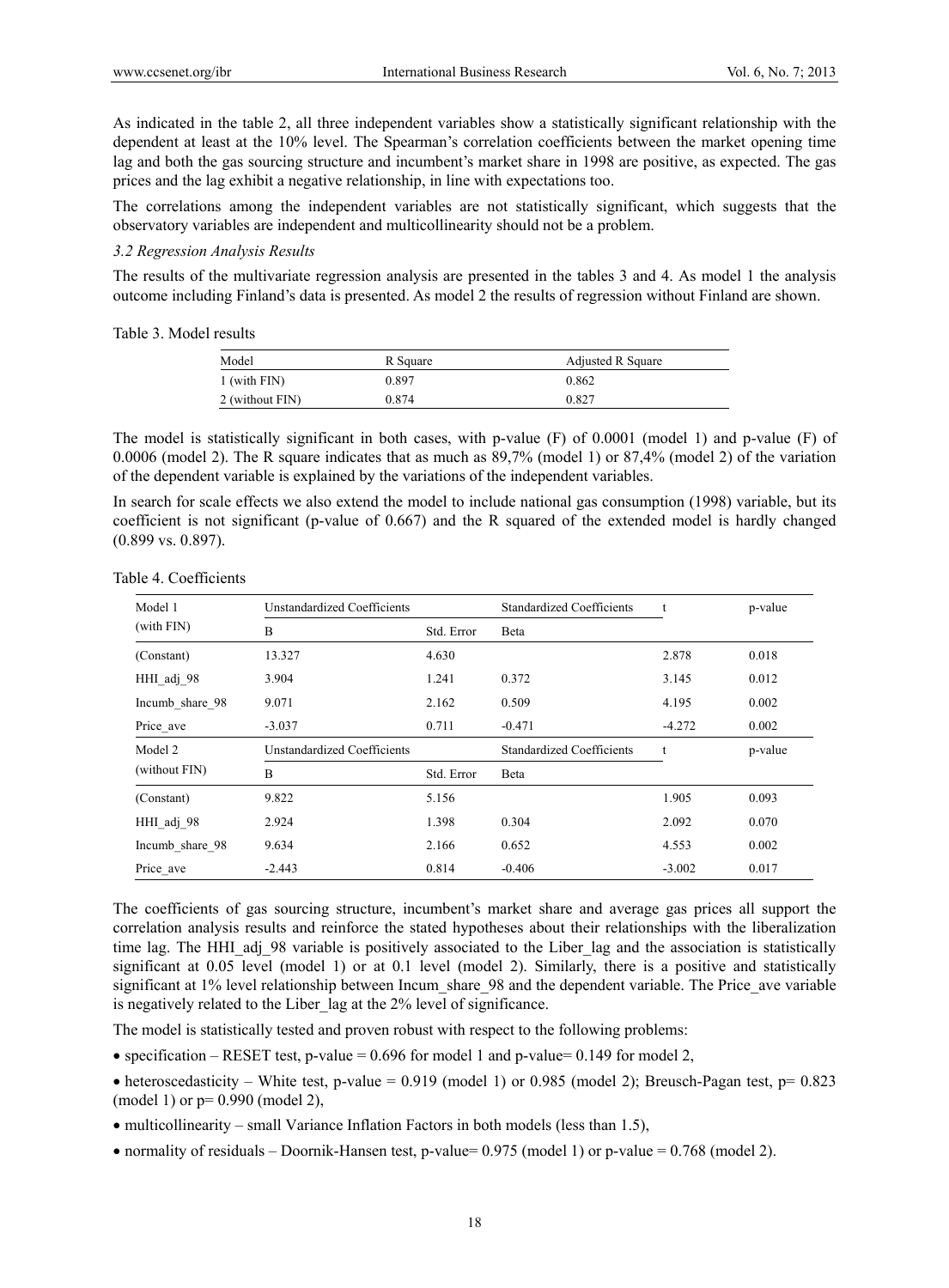#### **4. Discussion**

The results support the supposition that individual pre-liberalization gas market characteristics of the EU members, i.e. gas portfolio diversification, incumbent firm's market share and gas prices, significantly influenced the full market opening timetable. The obligation to introduce full liberalization to national gas markets by the year 2007 was imposed on the EU members first in 2003. At that time, 5 of the 13 analyzed countries had already forced full market opening, next 2 members followed in 2004 (see the table 5). This fact reinforces the assumption that the EU15 has had enough autonomy to individually form their gas policy and the dependent variable, though limited by the EU gas directive, may have been influenced by other factors. The three market characteristics prove to have a significant impact on the decision to make all customers eligible.

| Country            | 1998  | 1999  | 2000  | 2001  | 2002  | 2003  | 2004  | 2005  | 2006  | 2007-12 |
|--------------------|-------|-------|-------|-------|-------|-------|-------|-------|-------|---------|
| Austria            | $0\%$ | $0\%$ | 49%   | 50%   | 100%  | 100%  | 100%  | 100%  | 100%  | 100%    |
| Belgium            | $0\%$ | $0\%$ | 47%   | 47%   | 59%   | 83%   | 83%   | 90%   | 90%   | 100%    |
| Denmark            | $0\%$ | $0\%$ | 30%   | 30%   | 35%   | 35%   | 100%  | 100%  | 100%  | 100%    |
| Finland            | $0\%$ | $0\%$ | $0\%$ | $0\%$ | $0\%$ | $0\%$ | $0\%$ | $0\%$ | $0\%$ | $0\%$   |
| France             | $0\%$ | $0\%$ | 20%   | 20%   | 20%   | 37%   | 73%   | 73%   | 73%   | 100%    |
| Germany            | 100%  | 100%  | 100%  | 100%  | 100%  | 100%  | 100%  | 100%  | 100%  | 100%    |
| Ireland            | 72%   | 72%   | 72%   | 77%   | 77%   | 84%   | 84%   | 84%   | 84%   | 100%    |
| Italy              | $0\%$ | $0\%$ | $0\%$ | 65%   | 65%   | 100%  | 100%  | 100%  | 100%  | 100%    |
| Luxembourg         | $0\%$ | $0\%$ | $0\%$ | 46%   | 46%   | 61%   | 78%   | 78%   | 78%   | 100%    |
| <b>Netherlands</b> | $0\%$ | $0\%$ | 45%   | 45%   | 60%   | 60%   | 100%  | 100%  | 100%  | 100%    |
| Spain              | 46%   | 60%   | 67%   | 72%   | 79%   | 100%  | 100%  | 100%  | 100%  | 100%    |
| Sweden             | $0\%$ | $0\%$ | $0\%$ | 47%   | 47%   | 50%   | 50%   | 95%   | 95%   | 100%    |
| UK                 | 100%  | 100%  | 100%  | 100%  | 100%  | 100%  | 100%  | 100%  | 100%  | 100%    |

|  | Table 5. Gas market opening by European Union members |
|--|-------------------------------------------------------|
|--|-------------------------------------------------------|

The diversity of gas sources, especially if a country is highly import dependent, confirms to be a significant contributing factor that accelerates gas market opening. It gives the government more flexibility to push the liberalization reforms forward, as a risk of supply interruptions is more mitigative. The incumbent firm is more likely to adjust the contracts to the new gas sector model, according to which it has to share the market with new entrants and more gas is traded on the spot market. Furthermore, it is less exposed to a loss of the bargaining power with the dominant supplier, as there are alternative suppliers in place ready to take over the major supplies. Moreover, a less concentrated gas import structure is usually a result of a well-developed gas infrastructure, in particular availability of diverse gas interconnectors. An extensive transmission system with its multiple connection points to neighboring system supports the liberalization process to a great extent by providing the necessary infrastructure to new entrants.

The initial market structure is also confirmed to have contributed to the decision on the gas market opening by the analyzed EU members. The more monopolistic was the market structure in the year 1998, the later the opening to competition took place. If there are already some competitors present, they may put a pressure on the government to open the gas market sooner, especially if their claims are supported by the EU energy policy. Moreover, the initial less concentrated market structure may indicate lower barriers to entry the market, which can be a result of some measures already taken by a government or regulator to foster competition.

Similar to finding by Hiroaki (2009) for a power sector, our results support the theory that higher gas prices induce governments to adopt government earlier than lower gas prices do. It can be explained twofold. Firstly, countries of relatively lower priced gas gain less of potential price reduction resulting from liberalization, thus, they have less motivation to open the gas market. Additionally, the government may fear that a liberalized market would bring price convergence with countries of higher gas prices. Consequently, the countries with higher gas prices anticipate gaining more from liberalization and the higher prices provide a better stimulus for new entrants.

This research adds to the prior literature by providing empirical evidence that gas sector initial attributes, i.e. diversity of gas sources, market structure and gas prices, influenced the EU members' timetable for gas market opening. The conclusions that can be drawn from the evidence are of theoretical and practical nature. Firstly, to our best knowledge this paper is the first attempt to systematically approach the subject of time lag in liberalization among different countries. Secondly, the outcome implies what conditions are important for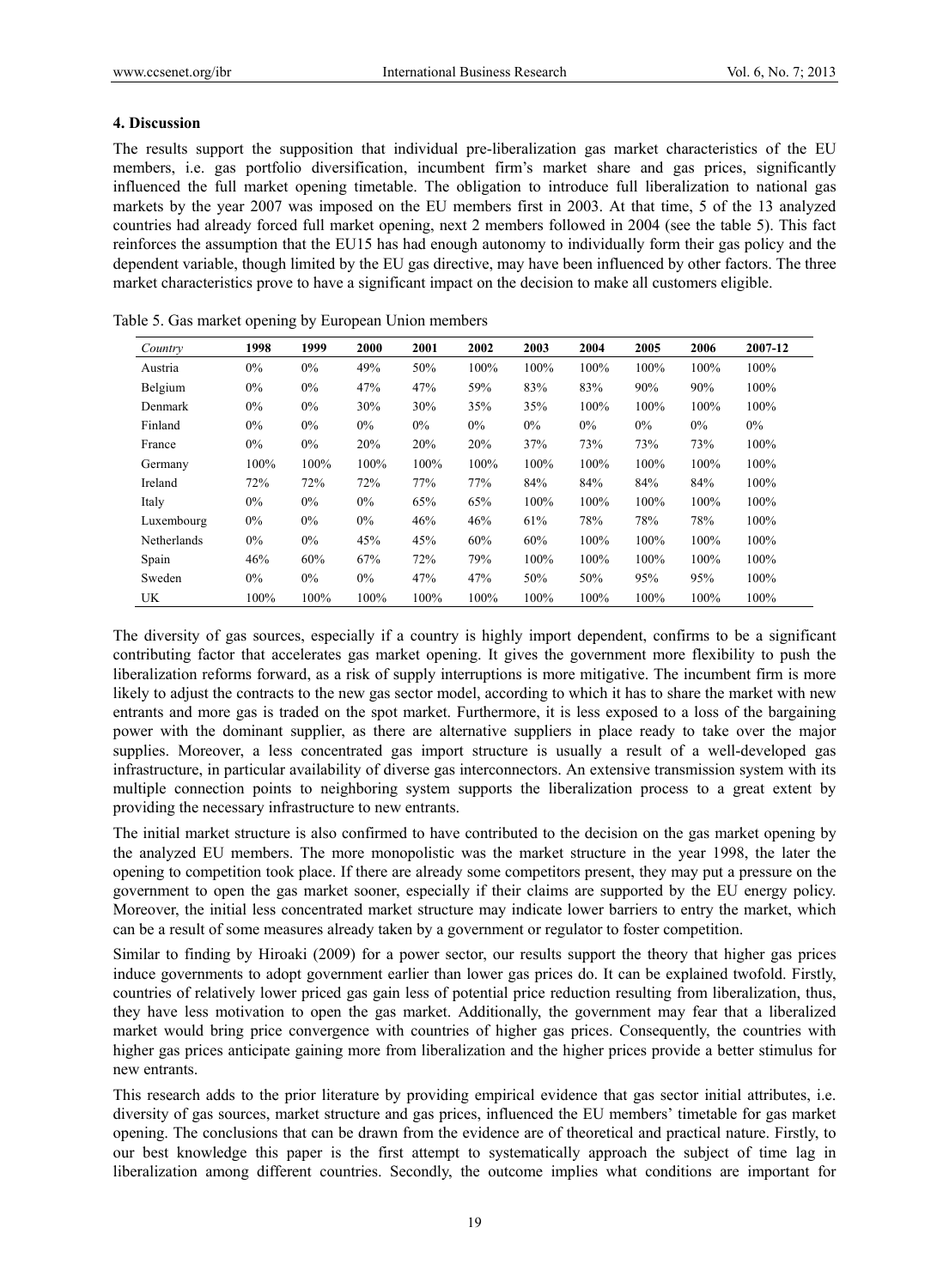government in order to exhibit more willingness to restructure the gas sector.

However, there are some limitations of this study and the results should be treated with caution. First of all, the number of observations is quite limited due to need to keep the cases comparable, like the EU-15 members, and the missing data. Secondly, focus on the EU only may reduce a direct applicability of the results to other regions of the world. Notwithstanding the above limitations, the results are sufficiently interesting to justify an extension of such are search to a larger sample size and to other economies. Additionally, in the future it could be worth examining how the analyzed market characteristics influence not only liberalization timetable but also the competition measures.

#### **References**

- Brau, R., Doronzo, R., Fiorio, C. V., & Florio, M. (2010). EU Gas Industry Reforms and Consumers' Prices. *The Energy Journal, 31,* 167-182. http://dx.doi.org/10.5547/ISSN0195-6574-EJ-Vol31-No4-8
- Breusch, T. S., & Pagan, A. R. (1979). Simple test for heteroscedasticity and random coefficient variation. *Econometrica, 47*, 1287-1294. http://dx.doi.org/10.2307/1911963
- Cetin, T., & Oguz, F. (2007). The reform in the Turkish natural gas market: A critical evaluation. *Energy Policy, 35*, 3856-3867. http://dx.doi.org/10.1016/j.enpol.2007.01.008
- Directive 2003/55/EC of the European Parliament and of the Council of 26 June 2003 concerning common rules for the internal market in natural gas and repealing Directive 98/30/EC. (2003). Retrieved from http://eur-lex.europa.eu/LexUriServ/LexUriServ.do?uri=CELEX:32003L0055:EN:NOT
- Directive 2009/73/EC of the European Parliament and of the Council of 13 July 2009 concerning common rules for the internal market in natural gas and repealing Directive 2003/55/EC. (2009). Retrieved from http://eur-lex.europa.eu/LexUriServ/LexUriServ.do?uri=CELEX:32009L0073:EN:NOT
- Directive 98/30/EC of the European Parliament and of the Council of 22 June 1998 concerning common rules for the internal market in natural gas. (1998). Retrieved from http://eur-lex.europa.eu/LexUriServ/LexUriServ.do?uri=CELEX:31998L0030:EN:NOT
- Garcia, L. A. R. (2006). The liberalisation of the Spanish gas market*. Energy Policy, 34*, 1630-1644. http://dx.doi.org/10.1016/j.enpol.2004.12.013
- Hiroaki, N. (2009). Electric power sector reform liberalization models and electric power prices in developing countries. An empirical analysis using international panel data. *Energy Economics, 31*, 463-472. http://dx.doi.org/10.1016/j.eneco.2008.12.004
- Joskow, P. (2005). Regulation and deregulation after 25 years: lessons learned for research in industrial organization. *Review of Industrial Organization, 26*, 169-193. http://dx.doi.org/10.1007/s11151-004-7295-6
- Kratena, K. (2004). Evaluierung der Liberalisierung des österreichischen Energiemarktesausmakroökonomischer Sicht. *WIFO-Monatsberichte, 1,* 837-843.
- Lise, W., & Kruseman, G. (2008). Long-term price and environmental effects in a liberalised electricity market. *Energy Economics, 30*, 230-248. http://dx.doi.org/10.1016/j.eneco.2006.06.005
- Pollitt, M. (2008). The arguments for and against ownership unbundling of energy transmission networks. *Energy Policy, 36*, 704-713. http://dx.doi.org/10.1016/j.enpol.2007.10.011
- Ramsey, J. B. (1969). Tests for Specification Errors in Classical Linear Least Squares Regression Analysis. *Journal of the Royal Statistical Society, 31*, 350-371.
- Slaba, M., Gapko, P., & Klimesova, A. (2013). Main drivers of natural gas prices in the Czech Republic after the market liberalisation. *Energy Policy, 52*, 199-212. http://dx.doi.org/10.1016/j.enpol.2012.08.046
- Słupik, S. (2012). Barriers to Developing Competition in the Polish Electricity and Gas Market. *International Business Research, 5*, 160-171. http://dx.doi.org/10.5539/ibr.v5n8p160
- Stern, J. P. (1997). The British gas market 10 years after privatization: A model or a warning for the rest of Europe? *Energy Policy, 25*, 387-392. http://dx.doi.org/10.1016/S0301-4215(97)00021-9
- Von Hirschhausen, C. (2008). Infrastructure, regulation, investment and security of supply: A case study of the restructured US natural gas market. *Utilities Policy, 16*, 1-10. http://dx.doi.org/10.1016/j.jup.2007.08.001
- White, H. (1980). A Heteroskedasticity-Consistent Covariance Matrix Estimator and a Direct Test for Heteroskedasticity. *Econometrica, 48*, 817-838. http://dx.doi.org/10.2307/1912934